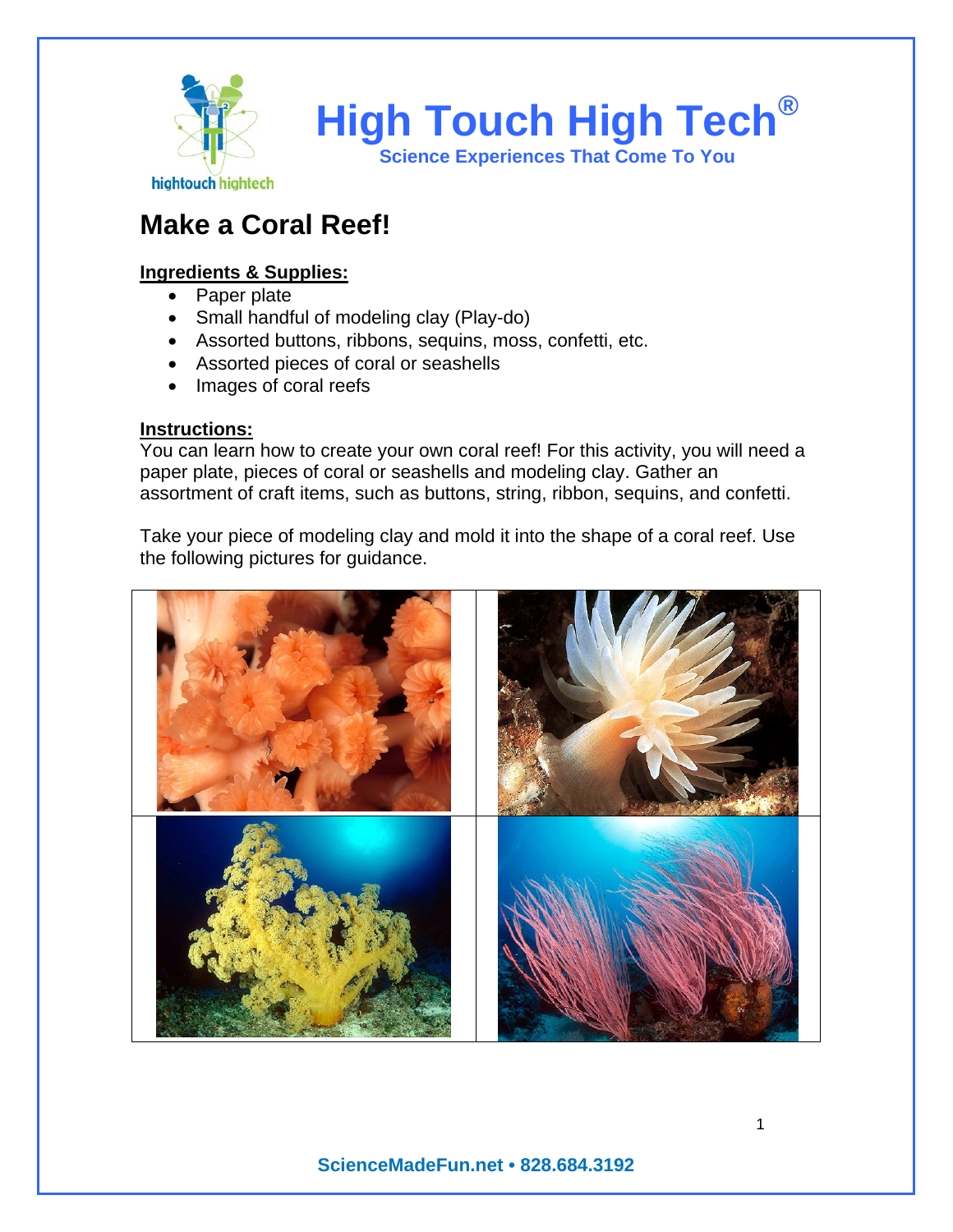

**High Touch High Tech®**

**Science Experiences That Come To You** 

hightouch hightech



Next, take a piece of coral or a seashell and stick it into your clay to make a print. The coral will leave really cool impressions in your clay! Now collect an assortment of craft items, such as buttons, ribbon, sequins, and moss. Arrange these items in the clay. Moss will represent plant life. Buttons and sequins can represent the various types of marine life in your coral reef.

What types of organisms live in your reef? Be creative! Your coral reef will support a diverse ecosystem!

### **Science Behind It:**

The Ocean is filled with marine life and is vital to the Earth's ecology. Within the depths of the ocean are coral reefs that form some of the most diverse ecosystems on the planet! In fact, coral reefs are the habitat for 25% of marine life!

Coral reefs are structures made of calcium carbonate, which is secreted by some marine invertebrates. The coral is a hard, stony material that is most commonly found in clear, tropical waters. The coral reefs form impressive structures that are extensive marine ecosystems. The reefs are a colony of tiny little organisms that have a **symbiotic relationship**. A symbiotic relationship is an interaction between two or more organisms living closely together. Each organism relies on the other for survival. For example, the coral helps algae and phytoplankton by protecting it and holding it up high where it can reach the sunlight. The algae and phytoplankton help the coral by turning the sunlight into energy through photosynthesis, which provides food for the coral. The largest reef in the world is the Great Barrier Reef in Australia. It is 1200 miles long! (That's longer than the distance between Seattle, Washington and Los Angeles, California!)

Coral reefs are important for marine animals and people! The reefs remove carbon dioxide from the air. They also protect the land from harsh waves and